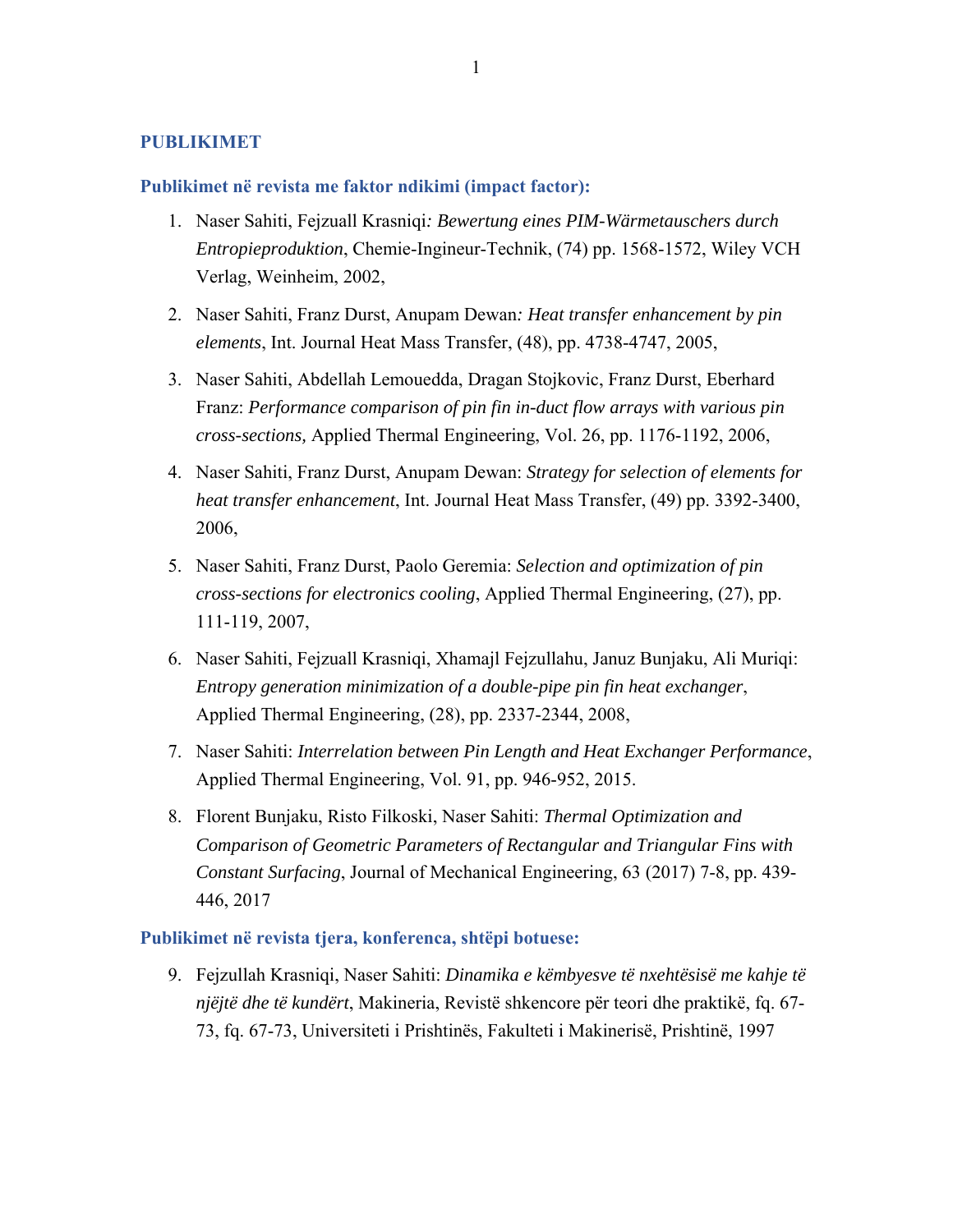- 10. Naser Sahiti*: Central and Individual Ventilation Systems*, Annual International Course "Ventilation and Indoor Climate", pp. 19-25, 21-25 October, Pamporovo (Bulgaria), 2002
- 11. Nihad Hodzic, Alen Jakupovic, Stephan Meier, Naser Sahiti*: Experimental determination of heat transfer coefficient on a PIM heat exchanger (fin side)*, Masinstvo 1 (7), pp 27-34, Universitet u Zenici, Masinski Fakultet, Zenica, 2003
- 12. Naser Sahiti, Franz Durst, Fejzullah Krasniqi*:* Optimization of pin cross-sections based on Pareto-optimality approach, In Turbulence, Heat and Mass Transfer 5 (Eds. K. Hanjalic et al.), pp. 739-742, Begell House Inc., New York, 2006,
- 13. Maria Pascu, Naser Sahiti, Franz Durst*: Parametrical Study of the Flat-Tube and Pin Fin Heat Exchangers*, ASME International Mechanical Engineering Congress and Exposition, Seattle, Washington USA, 2007,
- 14. Januz Bunjaku, Xhemajl Fejzullahu, Ismajl Demneri, Angjelin Shtjefni, Naser Sahiti, Florent Bunjaku: *Analisi di funzionamento delle torri di raffreddamento attraverso il potenziale complesso*, Congresso Nazionale 62 di Associazione Termotecnica Italiana, Università di Salerno, Facoltà di Ingegneria, Italia, 2007
- 15. Xhemajl Fejzullahu, Fejzullah Krasniqi, Januz Bunjaku, Ali Muriqi, Naser Sahiti: *Gas Transport Analysis and Determination of Gas Line Accumulation Volume*, Annals of DAAAM 2009 & Proceedings of the 20th International DAAAM Symposium, Viena, 2009,
- 16. Avni Sfishta, Naser Sahiti: *Influence of Radiation Losses from Heat Emitting Body on Building Energy Performance*, Proceedings of Annual Conference of University in Ruse 2014, Bulgaria, 2014, Tom 53, Book 1.2, pp. 32-36,
- 17. Naser Sahiti, Avni Sfishta: *Forest biomass characteristics in Kosovo*, Proceedings of Annual Conference of University in Ruse 2014, Bulgaria, 2014, Tom 53, Book 1.2, pp. 27-31,
- 18. Naser Sahiti, Avni Sfishta, Plamen Gramatikov: *Energy Potential of Agricultural Crops in Kosovo,* Proceedings of the Fifth International Scientific Conference – FMNS2015 ,10 – 14 June 2014, Blagoevgrad, Bulgaria,
- 19. Naser Sahiti, Avni Sfishta: *Energy Saving Potential in Kosovo Hausehold Sector*, 15th International Multidisciplinary Scientific GeoConference SGEM 2015, Conference Proceedings, 16-25 June 2015, Albena, Bulgaria, 2015, Book 4 Vol. 1, pp. 219-226.